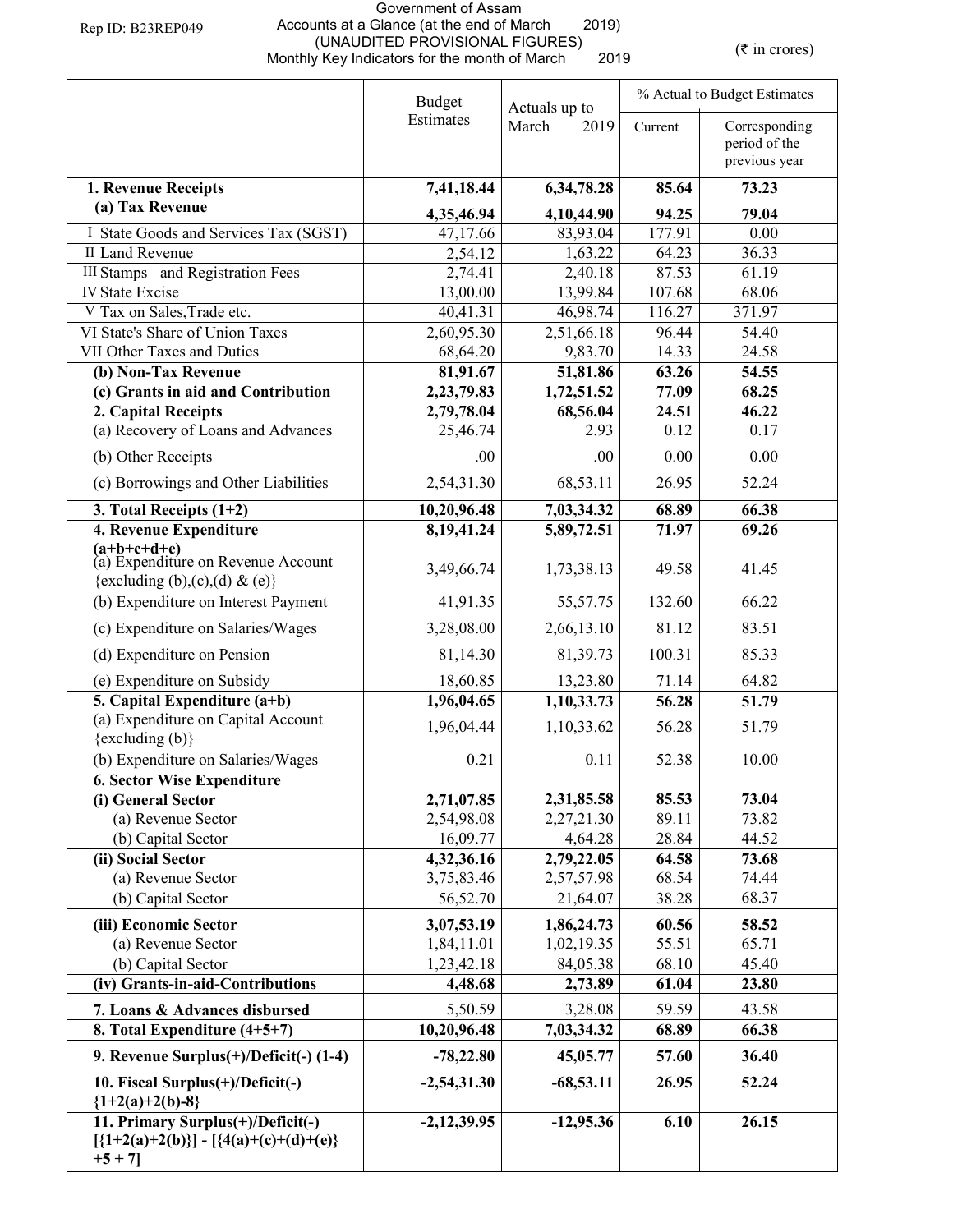| <b>Monthly Trend</b><br><b>REVENUE RECEIPTS</b>            |                |             |                |               |  |
|------------------------------------------------------------|----------------|-------------|----------------|---------------|--|
| (Refer to item<br>of Monthly Accounts at a Glance)<br>1(a) |                |             |                |               |  |
| $(3\overline{5})$ in crore)                                |                |             |                |               |  |
|                                                            |                | 2018-2019   |                | 2017-2018     |  |
| Mont                                                       | <b>Monthly</b> | Progressive | <b>Monthly</b> | Progressive   |  |
| <b>APRIL</b>                                               | 29,87.46       | 29,87.46    | 10,86.22       | 10,86.22      |  |
| <b>MAY</b>                                                 | 30,94.97       | 60,82.42    | 42,50.07       | 53,36.29      |  |
| <b>JUNE</b>                                                | 19,53.44       | 80,35.87    | 26,62.83       | 79,99.13      |  |
| <b>JULY</b>                                                | 25,92.82       | 1,06,28.69  | 17,84.45       | 97,83.58      |  |
| <b>AUGUST</b>                                              | 22,09.03       | 1,28,37.73  | 17,23.13       | 1,15,06.71    |  |
| <b>SEPTEMBER</b>                                           | 22,88.33       | 1,51,26.05  | 34,80.58       | 1,49,87.29    |  |
| <b>OCTOBER</b>                                             | 33,01.46       | 1,84,27.52  | 33,21.54       | 1,83,08.83    |  |
| <b>NOVEMBER</b>                                            | 59,32.70       | 2,43,60.22  | 27,10.16       | 2,10,18.99    |  |
| <b>DECEMBER</b>                                            | 22,46.49       | 2,66,06.71  | 26,24.40       | 2,36,43.39    |  |
| <b>JANUARY</b>                                             | 41,88.33       | 3,07,95.03  | 20,16.61       | 2,56,60.00    |  |
| <b>FEBRUARY</b>                                            | 22,20.33       | 3,30,15.36  | 23,32.29       | 2,79,92.28    |  |
| MARCH (Pre)                                                | 80,29.54       | 4,10,44.90  | 52,73.13       | 3, 32, 65. 41 |  |

| <b>Monthly Trend</b><br><b>REVENUE RECEIPTS</b>            |                |             |                |             |  |
|------------------------------------------------------------|----------------|-------------|----------------|-------------|--|
| 1(b)<br>of Monthly Accounts at a Glance)<br>(Refer to item |                |             |                |             |  |
| $(5 \text{ in } \text{core})$<br>2018-2019<br>2017-2018    |                |             |                |             |  |
| Mont                                                       | <b>Monthly</b> | Progressive | <b>Monthly</b> | Progressive |  |
| <b>APRIL</b>                                               | 5,80.82        | 5,80.82     | 1,92.25        | 1,92.25     |  |
| <b>MAY</b>                                                 | 4,19.29        | 10,00.12    | 2,05.65        | 3,97.90     |  |
| <b>JUNE</b>                                                | 2,85.63        | 12,85.75    | 2,29.26        | 6,27.16     |  |
| <b>JULY</b>                                                | 70.13          | 13,55.88    | 1,78.15        | 8,05.31     |  |
| <b>AUGUST</b>                                              | 1,71.42        | 15,27.30    | 3,38.46        | 11,43.77    |  |
| <b>SEPTEMBER</b>                                           | 2,98.31        | 18,25.61    | 1,02.44        | 12,46.21    |  |
| <b>OCTOBER</b>                                             | 1,71.03        | 19,96.64    | 3,03.37        | 15,49.58    |  |
| <b>NOVEMBER</b>                                            | 11,57.38       | 31,54.02    | 2,18.01        | 17,67.60    |  |
| <b>DECEMBER</b>                                            | 2,07.27        | 33,61.29    | 3,36.37        | 21,03.97    |  |
| <b>JANUARY</b>                                             | 3,94.26        | 37,55.55    | 9,30.21        | 30,34.18    |  |
| <b>FEBRUARY</b>                                            | 1,84.55        | 39,40.11    | 2,53.83        | 32,88.02    |  |
| MARCH (Pre)                                                | 12,41.75       | 51,81.86    | 7,83.77        | 40,71.78    |  |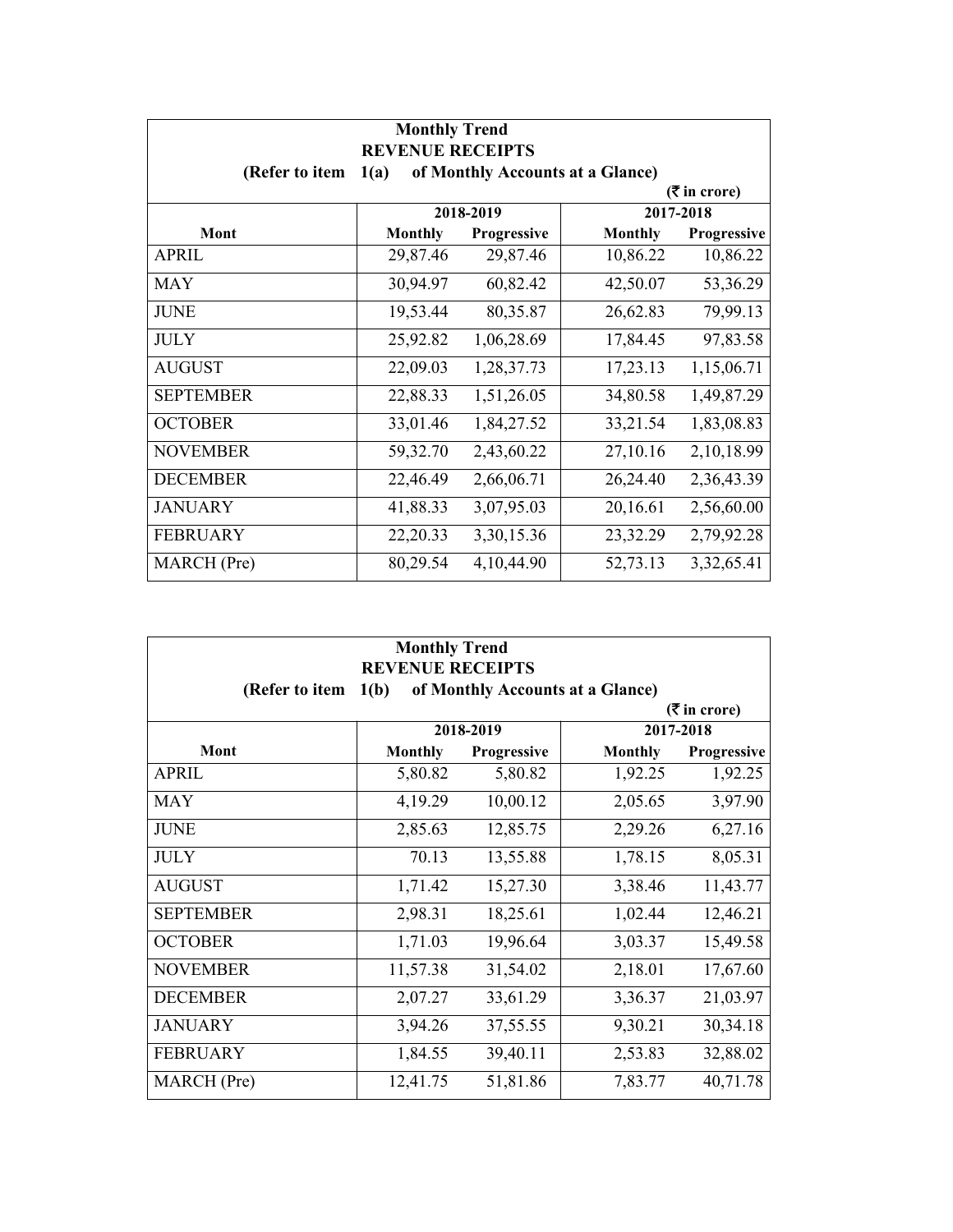| <b>Monthly Trend</b><br><b>REVENUE RECEIPTS</b>            |                                                       |              |                |             |  |
|------------------------------------------------------------|-------------------------------------------------------|--------------|----------------|-------------|--|
| (Refer to item<br>of Monthly Accounts at a Glance)<br>1(c) |                                                       |              |                |             |  |
|                                                            | $(3\overline{5})$ in crore)<br>2018-2019<br>2017-2018 |              |                |             |  |
|                                                            |                                                       |              |                |             |  |
| Mont                                                       | <b>Monthly</b>                                        | Progressive  | <b>Monthly</b> | Progressive |  |
| <b>APRIL</b>                                               | 2,45.64                                               | 2,45.64      | 0.00           | 0.00        |  |
| <b>MAY</b>                                                 | 14,04.19                                              | 16,49.83     | 10,45.17       | 10,45.17    |  |
| <b>JUNE</b>                                                | 13,99.98                                              | 30,49.81     | 10,54.06       | 20,99.23    |  |
| <b>JULY</b>                                                | 7,80.98                                               | 38,30.79     | 20,86.29       | 41,85.52    |  |
| <b>AUGUST</b>                                              | 6,67.56                                               | 44,98.35     | 10,02.04       | 51,87.56    |  |
| <b>SEPTEMBER</b>                                           | 18,07.79                                              | 63,06.15     | 6,21.51        | 58,09.06    |  |
| <b>OCTOBER</b>                                             | 0.00                                                  | 63,06.15     | 8,19.45        | 66,28.51    |  |
| <b>NOVEMBER</b>                                            | 1,77.47                                               | 64,83.62     | 10,01.76       | 76,30.28    |  |
| <b>DECEMBER</b>                                            | 39, 33. 21                                            | 1,04,16.83   | 16,97.32       | 93,27.59    |  |
| <b>JANUARY</b>                                             | 8,08.05                                               | 1, 12, 24.89 | 5,17.06        | 98,44.65    |  |
| <b>FEBRUARY</b>                                            | 34,78.58                                              | 1,47,03.46   | 7,19.73        | 1,05,64.38  |  |
| MARCH (Pre)                                                | 25,48.06                                              | 1,72,51.52   | 38,84.17       | 1,44,48.55  |  |

| <b>Monthly Trend</b><br><b>CAPITAL RECEIPTS</b>            |                               |                    |                |             |  |
|------------------------------------------------------------|-------------------------------|--------------------|----------------|-------------|--|
| of Monthly Accounts at a Glance)<br>(Refer to item<br>2(a) |                               |                    |                |             |  |
|                                                            | $(5 \text{ in } \text{core})$ |                    |                |             |  |
|                                                            |                               | 2018-2019          |                | 2017-2018   |  |
| Mont                                                       | <b>Monthly</b>                | <b>Progressive</b> | <b>Monthly</b> | Progressive |  |
| <b>APRIL</b>                                               | 0.25                          | 0.25               | 1.06           | 1.06        |  |
| <b>MAY</b>                                                 | 0.27                          | 0.52               | 0.28           | 1.34        |  |
| <b>JUNE</b>                                                | 0.25                          | 0.76               | 0.49           | 1.84        |  |
| <b>JULY</b>                                                | 0.25                          | 1.01               | 0.33           | 2.17        |  |
| <b>AUGUST</b>                                              | 0.22                          | 1.23               | 0.32           | 2.49        |  |
| <b>SEPTEMBER</b>                                           | 0.24                          | 1.46               | 0.39           | 2.87        |  |
| <b>OCTOBER</b>                                             | 0.20                          | 1.66               | 0.13           | 3.00        |  |
| <b>NOVEMBER</b>                                            | 0.31                          | 1.97               | 0.31           | 3.30        |  |
| <b>DECEMBER</b>                                            | 0.08                          | 2.05               | 0.47           | 3.77        |  |
| <b>JANUARY</b>                                             | 0.43                          | 2.48               | 0.19           | 3.96        |  |
| <b>FEBRUARY</b>                                            | 0.03                          | 2.51               | 0.29           | 4.24        |  |
| MARCH (Pre)                                                | 0.42                          | 2.93               | 0.47           | 4.71        |  |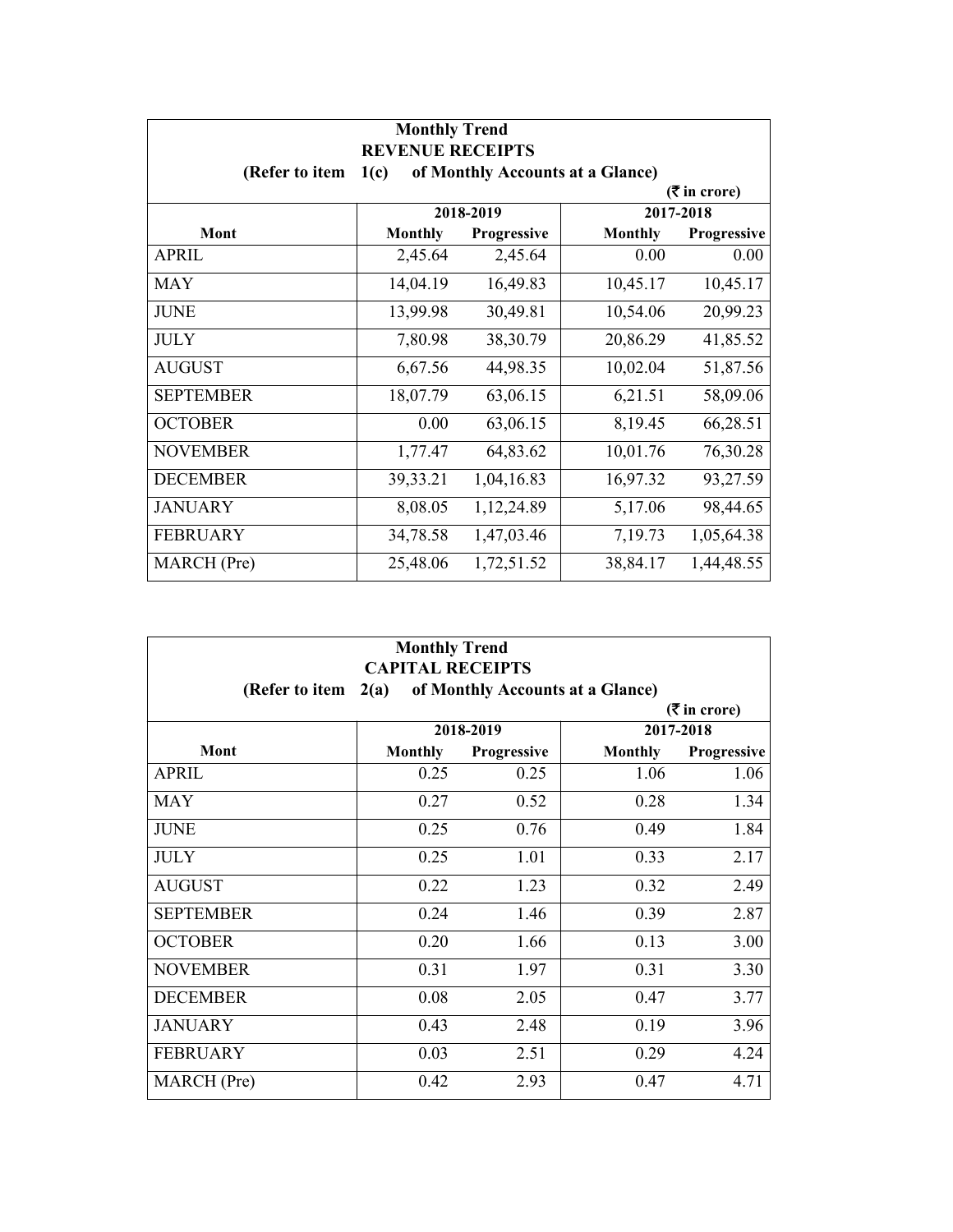| <b>Monthly Trend</b><br><b>CAPITAL RECEIPTS</b> |                                          |                    |         |                             |  |  |
|-------------------------------------------------|------------------------------------------|--------------------|---------|-----------------------------|--|--|
| (Refer to item                                  | 2(b)<br>of Monthly Accounts at a Glance) |                    |         |                             |  |  |
|                                                 |                                          |                    |         | $(3\overline{5})$ in crore) |  |  |
|                                                 |                                          | 2018-2019          |         | 2017-2018                   |  |  |
| Mont                                            | <b>Monthly</b>                           | <b>Progressive</b> | Monthly | Progressive                 |  |  |
| <b>APRIL</b>                                    | 0.00                                     | 0.00               | 0.00    | 0.00                        |  |  |
| <b>MAY</b>                                      | 0.00                                     | 0.00               | 0.00    | 0.00                        |  |  |
| <b>JUNE</b>                                     | 0.00                                     | 0.00               | 0.00    | 0.00                        |  |  |
| <b>JULY</b>                                     | 0.00                                     | 0.00               | 0.00    | 0.00                        |  |  |
| <b>AUGUST</b>                                   | 0.00                                     | 0.00               | 0.00    | 0.00                        |  |  |
| <b>SEPTEMBER</b>                                | 0.00                                     | 0.00               | 0.00    | 0.00                        |  |  |
| <b>OCTOBER</b>                                  | 0.00                                     | 0.00               | 0.00    | 0.00                        |  |  |
| <b>NOVEMBER</b>                                 | 0.00                                     | 0.00               | 0.00    | 0.00                        |  |  |
| <b>DECEMBER</b>                                 | 0.00                                     | 0.00               | 0.00    | 0.00                        |  |  |
| <b>JANUARY</b>                                  | 0.00                                     | 0.00               | 0.00    | 0.00                        |  |  |
| <b>FEBRUARY</b>                                 | 0.00                                     | 0.00               | 0.00    | 0.00                        |  |  |
| MARCH (Pre)                                     | 0.00                                     | 0.00               | 0.00    | 0.00                        |  |  |

| <b>Monthly Trend</b><br><b>CAPITAL RECEIPTS</b>            |                |             |                |             |  |
|------------------------------------------------------------|----------------|-------------|----------------|-------------|--|
| of Monthly Accounts at a Glance)<br>(Refer to item<br>2(c) |                |             |                |             |  |
| $(5 \text{ in } \text{core})$                              |                |             |                |             |  |
|                                                            |                | 2018-2019   |                | 2017-2018   |  |
| Mont                                                       | <b>Monthly</b> | Progressive | <b>Monthly</b> | Progressive |  |
| <b>APRIL</b>                                               | $-10,83.11$    | $-10,83.11$ | 11,99.78       | 11,99.78    |  |
| <b>MAY</b>                                                 | $-21,38.39$    | $-32,21.50$ | $-30,95.96$    | $-18,96.18$ |  |
| <b>JUNE</b>                                                | 5,86.65        | $-26,34.85$ | 1,28.88        | $-17,67.30$ |  |
| <b>JULY</b>                                                | 13,46.55       | $-12,88.30$ | 11,27.10       | $-6,40.20$  |  |
| <b>AUGUST</b>                                              | 7,14.18        | $-5,74.12$  | 19,72.65       | 13,32.45    |  |
| <b>SEPTEMBER</b>                                           | 4,29.17        | $-1,44.95$  | 17,41.93       | 30,74.38    |  |
| <b>OCTOBER</b>                                             | 5,74.00        | 4,29.05     | $-39,73.24$    | $-8,98.86$  |  |
| <b>NOVEMBER</b>                                            | $-30,03.72$    | $-25,74.67$ | $-1,42.57$     | $-10,41.43$ |  |
| <b>DECEMBER</b>                                            | $-17,82.30$    | $-43,56.97$ | $-18,65.50$    | $-29,06.93$ |  |
| <b>JANUARY</b>                                             | 22,07.56       | $-21,49.41$ | 13,71.97       | $-15,34.96$ |  |
| <b>FEBRUARY</b>                                            | $-23,58.74$    | $-45,08.15$ | 44,67.93       | 29,32.97    |  |
| MARCH (Pre)                                                | 1,13,61.26     | 68,53.11    | 81,68.81       | 1,11,01.78  |  |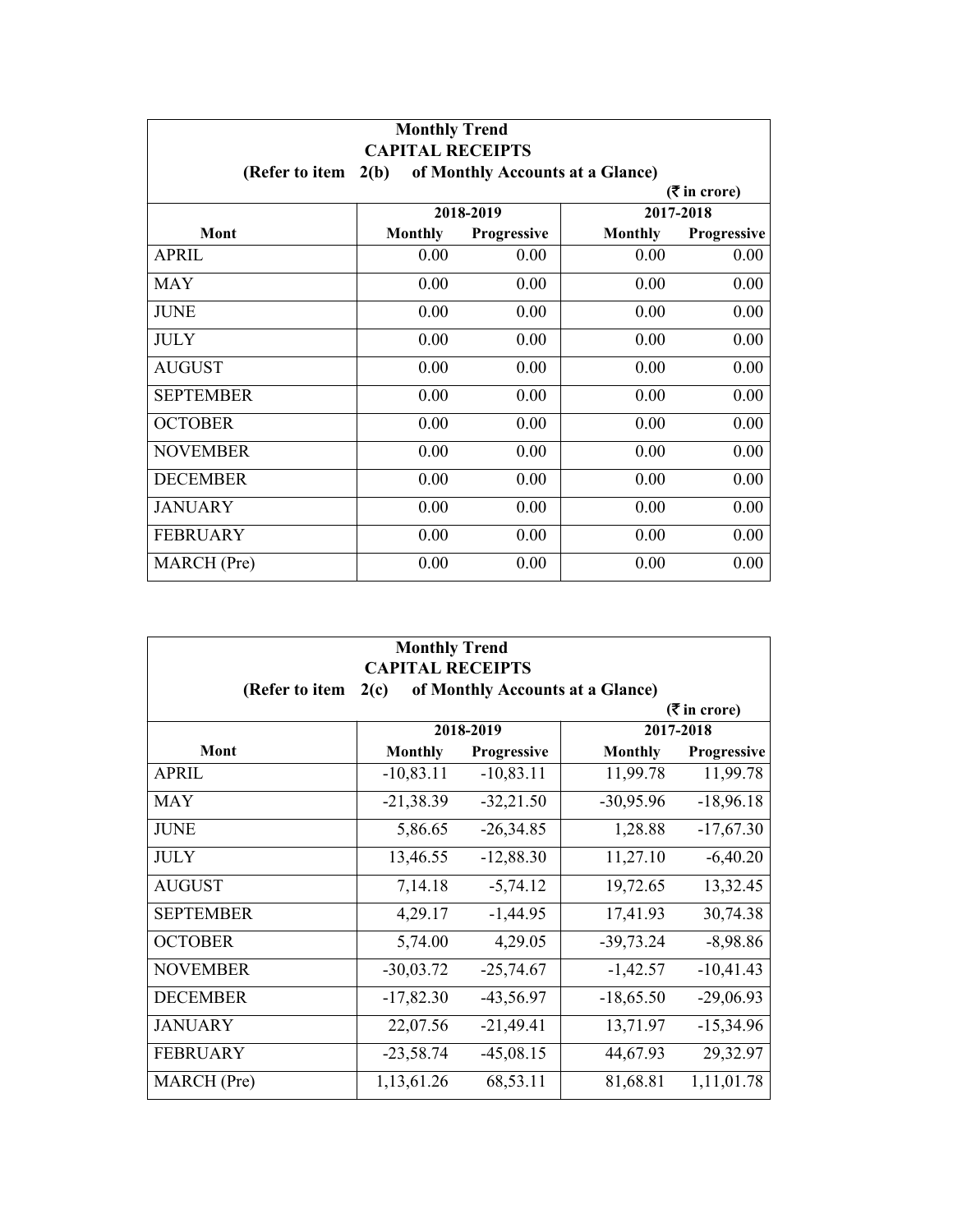| <b>Monthly Trend</b><br><b>REVENUE EXPENDITURE</b>         |                 |             |                |             |  |  |
|------------------------------------------------------------|-----------------|-------------|----------------|-------------|--|--|
| (Refer to item<br>of Monthly Accounts at a Glance)<br>4(a) |                 |             |                |             |  |  |
|                                                            | $($ ₹ in crore) |             |                |             |  |  |
|                                                            |                 | 2018-2019   |                | 2017-2018   |  |  |
| Mont                                                       | <b>Monthly</b>  | Progressive | <b>Monthly</b> | Progressive |  |  |
| <b>APRIL</b>                                               | 36.70           | 36.70       | $-0.75$        | $-0.75$     |  |  |
| <b>MAY</b>                                                 | 3.73            | 40.43       | 62.10          | 61.36       |  |  |
| <b>JUNE</b>                                                | 6,45.22         | 6,85.65     | 8,59.49        | 9,20.84     |  |  |
| <b>JULY</b>                                                | 11,00.05        | 17,85.69    | 18,55.11       | 27,75.95    |  |  |
| <b>AUGUST</b>                                              | 6,83.38         | 24,69.08    | 10,77.76       | 38,53.72    |  |  |
| <b>SEPTEMBER</b>                                           | 10,84.11        | 35,53.19    | 11,47.02       | 50,00.74    |  |  |
| <b>OCTOBER</b>                                             | 6,70.13         | 42,23.31    | $-17,22.72$    | 32,78.01    |  |  |
| <b>NOVEMBER</b>                                            | 13,38.00        | 55,61.32    | 8,98.95        | 41,76.97    |  |  |
| <b>DECEMBER</b>                                            | 13,44.86        | 69,06.18    | 3,64.72        | 45,41.69    |  |  |
| <b>JANUARY</b>                                             | 16,05.20        | 85,11.38    | 13,48.05       | 58,89.73    |  |  |
| <b>FEBRUARY</b>                                            | 6,46.58         | 91,57.96    | 27,96.98       | 86,86.72    |  |  |
| MARCH (Pre)                                                | 81,80.17        | 1,73,38.13  | 91,35.05       | 1,78,21.77  |  |  |

| <b>Monthly Trend</b>                                                                     |                |             |                |             |  |
|------------------------------------------------------------------------------------------|----------------|-------------|----------------|-------------|--|
| <b>REVENUE EXPENDITURE</b><br>of Monthly Accounts at a Glance)<br>(Refer to item<br>4(b) |                |             |                |             |  |
| $(3\overline{5})$ in crore)                                                              |                |             |                |             |  |
|                                                                                          |                | 2018-2019   |                | 2017-2018   |  |
| Mont                                                                                     | <b>Monthly</b> | Progressive | <b>Monthly</b> | Progressive |  |
| <b>APRIL</b>                                                                             | 1,32.01        | 1,32.01     | 1,15.65        | 1,15.65     |  |
| <b>MAY</b>                                                                               | 1,47.01        | 2,79.02     | 32.94          | 1,48.59     |  |
| <b>JUNE</b>                                                                              | 2,41.50        | 5,20.51     | 2,03.98        | 3,52.57     |  |
| <b>JULY</b>                                                                              | 1,45.38        | 6,65.90     | 1,89.05        | 5,41.62     |  |
| <b>AUGUST</b>                                                                            | 3,54.68        | 10,20.58    | 2,54.39        | 7,96.01     |  |
| <b>SEPTEMBER</b>                                                                         | 3,65.01        | 13,85.58    | 3,52.36        | 11,48.37    |  |
| <b>OCTOBER</b>                                                                           | 2,08.20        | 15,93.79    | 56.36          | 12,04.73    |  |
| <b>NOVEMBER</b>                                                                          | 0.00           | 15,93.79    | 1,98.86        | 14,03.59    |  |
| <b>DECEMBER</b>                                                                          | 3,51.01        | 19,44.80    | 1,87.62        | 15,91.20    |  |
| <b>JANUARY</b>                                                                           | 2,49.71        | 21,94.51    | 2,09.73        | 18,00.93    |  |
| <b>FEBRUARY</b>                                                                          | 4,35.49        | 26,30.00    | 2,93.80        | 20,94.73    |  |
| MARCH (Pre)                                                                              | 29, 27. 75     | 55,57.75    | 3,86.46        | 24,81.19    |  |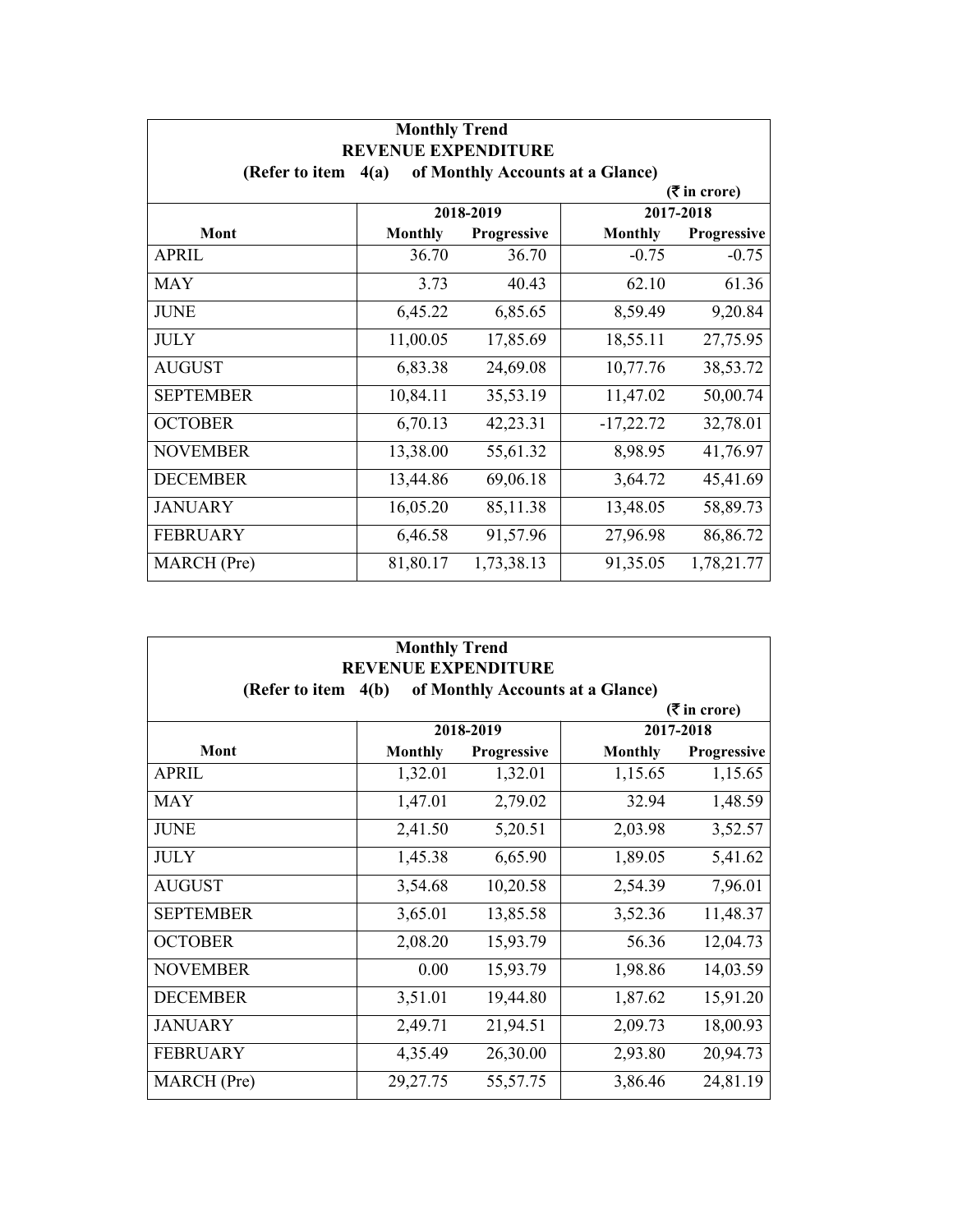| <b>Monthly Trend</b><br><b>REVENUE EXPENDITURE</b>         |                |             |                |             |  |
|------------------------------------------------------------|----------------|-------------|----------------|-------------|--|
| of Monthly Accounts at a Glance)<br>(Refer to item<br>4(c) |                |             |                |             |  |
| $(3\overline{5})$ in crore)                                |                |             |                |             |  |
|                                                            |                | 2018-2019   |                | 2017-2018   |  |
| Mont                                                       | <b>Monthly</b> | Progressive | <b>Monthly</b> | Progressive |  |
| <b>APRIL</b>                                               | 16,38.06       | 16,38.06    | 16,41.58       | 16,41.58    |  |
| <b>MAY</b>                                                 | 18,66.36       | 35,04.41    | 17,51.55       | 33,93.13    |  |
| <b>JUNE</b>                                                | 23,14.55       | 58,18.96    | 23,81.54       | 57,74.67    |  |
| <b>JULY</b>                                                | 18,37.62       | 76,56.58    | 19,14.21       | 76,88.88    |  |
| <b>AUGUST</b>                                              | 16,18.33       | 92,74.91    | 24,31.68       | 1,01,20.56  |  |
| <b>SEPTEMBER</b>                                           | 20,05.14       | 1,12,80.05  | 34,15.48       | 1,35,36.04  |  |
| <b>OCTOBER</b>                                             | 17,54.23       | 1,30,34.28  | 11,56.78       | 1,46,92.83  |  |
| <b>NOVEMBER</b>                                            | 20,94.83       | 1,51,29.11  | 16,00.31       | 1,62,93.14  |  |
| <b>DECEMBER</b>                                            | 19,88.34       | 1,71,17.45  | 17,02.17       | 1,79,95.32  |  |
| <b>JANUARY</b>                                             | 19,33.78       | 1,90,51.23  | 19,26.17       | 1,99,21.49  |  |
| <b>FEBRUARY</b>                                            | 13,62.23       | 2,04,13.46  | 21,00.62       | 2,20,22.11  |  |
| MARCH (Pre)                                                | 61,99.64       | 2,66,13.10  | 36,57.41       | 2,56,79.51  |  |

| <b>Monthly Trend</b><br><b>REVENUE EXPENDITURE</b>         |                |             |                |                             |  |
|------------------------------------------------------------|----------------|-------------|----------------|-----------------------------|--|
| of Monthly Accounts at a Glance)<br>(Refer to item<br>4(d) |                |             |                |                             |  |
|                                                            |                |             |                | $(3\overline{5})$ in crore) |  |
|                                                            |                | 2018-2019   |                | 2017-2018                   |  |
| Mont                                                       | <b>Monthly</b> | Progressive | <b>Monthly</b> | Progressive                 |  |
| <b>APRIL</b>                                               | 8,46.60        | 8,46.60     | 6,92.05        | 6,92.05                     |  |
| <b>MAY</b>                                                 | 7,07.89        | 15,54.48    | 5,21.08        | 12,13.13                    |  |
| <b>JUNE</b>                                                | 7,75.43        | 23,29.91    | 4,83.80        | 16,96.93                    |  |
| <b>JULY</b>                                                | 8,00.26        | 31,30.17    | 6,41.73        | 23,38.65                    |  |
| <b>AUGUST</b>                                              | 5,93.89        | 37,24.06    | 8,70.95        | 32,09.61                    |  |
| <b>SEPTEMBER</b>                                           | 6,30.23        | 43,54.29    | 8,01.51        | 40,11.12                    |  |
| <b>OCTOBER</b>                                             | 5,05.44        | 48,59.73    | 5,33.79        | 45,44.91                    |  |
| <b>NOVEMBER</b>                                            | 5,94.46        | 54,54.19    | 8,68.45        | 54,13.36                    |  |
| <b>DECEMBER</b>                                            | 5,08.91        | 59,63.10    | 4,00.37        | 58, 13. 73                  |  |
| <b>JANUARY</b>                                             | 6,52.70        | 66,15.80    | 7,35.76        | 65,49.48                    |  |
| <b>FEBRUARY</b>                                            | 4,94.70        | 71,10.50    | 9,04.37        | 74,53.86                    |  |
| MARCH (Pre)                                                | 10,29.23       | 81, 39. 73  | 8,79.38        | 83, 33. 23                  |  |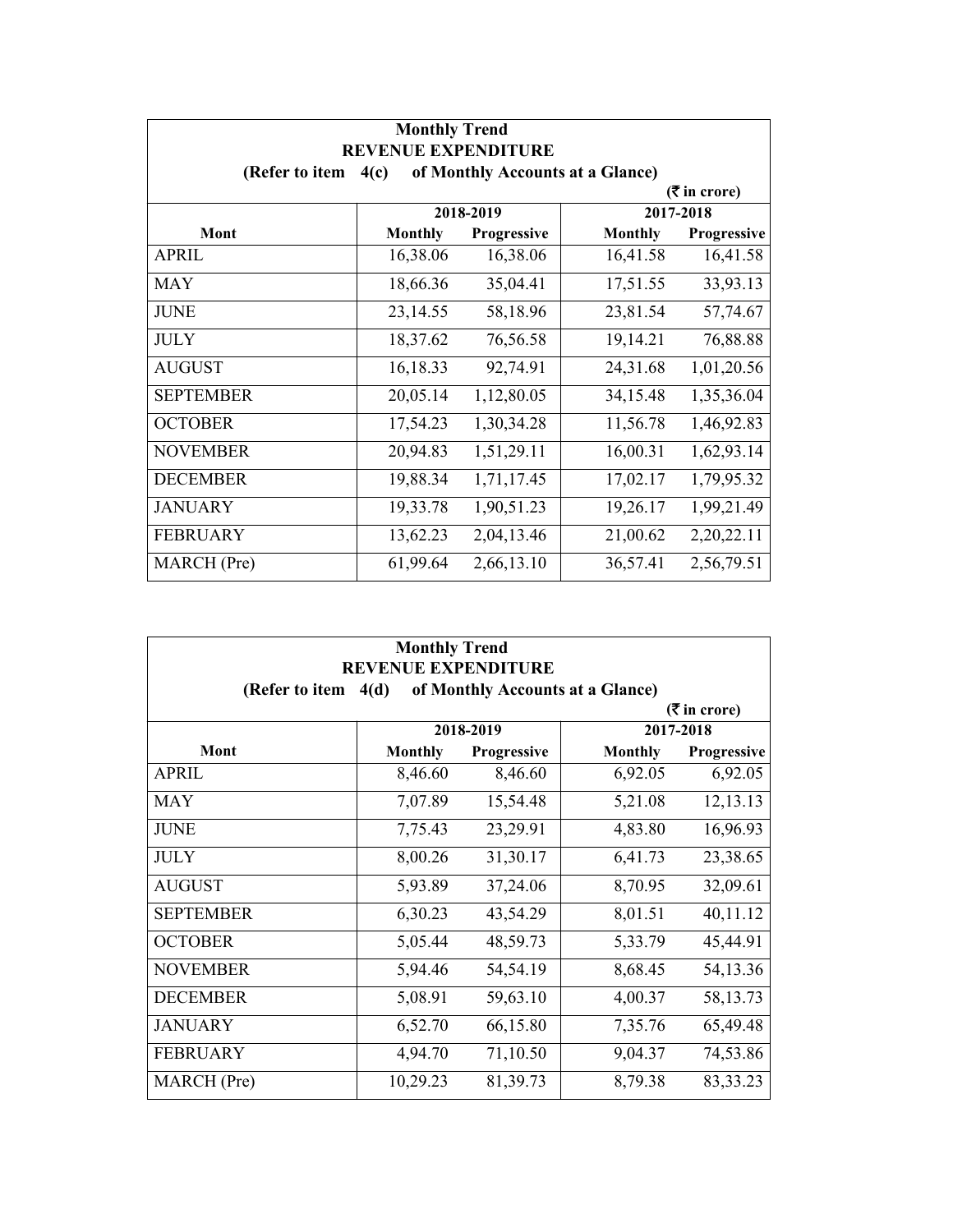| <b>Monthly Trend</b><br><b>REVENUE EXPENDITURE</b>         |                |             |                |                             |  |
|------------------------------------------------------------|----------------|-------------|----------------|-----------------------------|--|
| of Monthly Accounts at a Glance)<br>(Refer to item<br>4(e) |                |             |                |                             |  |
|                                                            |                |             |                | $(3\overline{5})$ in crore) |  |
|                                                            |                | 2018-2019   |                | 2017-2018                   |  |
| Mont                                                       | <b>Monthly</b> | Progressive | <b>Monthly</b> | Progressive                 |  |
| <b>APRIL</b>                                               | 0.00           | 0.00        | 0.00           | 0.00                        |  |
| <b>MAY</b>                                                 | 0.00           | 0.00        | 0.00           | 0.00                        |  |
| <b>JUNE</b>                                                | 0.00           | 0.00        | 0.00           | 0.00                        |  |
| <b>JULY</b>                                                | 2,63.50        | 2,63.50     | 2,80.00        | 2,80.00                     |  |
| <b>AUGUST</b>                                              | 0.00           | 2,63.50     | 0.00           | 2,80.00                     |  |
| <b>SEPTEMBER</b>                                           | 17.76          | 2,81.26     | 0.00           | 2,80.00                     |  |
| <b>OCTOBER</b>                                             | 0.00           | 2,81.26     | 0.00           | 2,80.00                     |  |
| <b>NOVEMBER</b>                                            | 7.73           | 2,88.99     | 0.15           | 2,80.15                     |  |
| <b>DECEMBER</b>                                            | 65.13          | 3,54.12     | 0.00           | 2,80.15                     |  |
| <b>JANUARY</b>                                             | 6,06.66        | 9,60.78     | 2,47.00        | 5,27.15                     |  |
| <b>FEBRUARY</b>                                            | 23.42          | 9,84.20     | 0.16           | 5,27.31                     |  |
| <b>MARCH</b> (Pre)                                         | 3,39.60        | 13,23.80    | 53.99          | 5,81.30                     |  |

| <b>Monthly Trend</b><br><b>CAPITAL EXPENDITURE</b><br>of Monthly Accounts at a Glance)<br>(Refer to item<br>5(a) |                |             |                |             |  |  |  |
|------------------------------------------------------------------------------------------------------------------|----------------|-------------|----------------|-------------|--|--|--|
|                                                                                                                  |                |             |                |             |  |  |  |
|                                                                                                                  | 2018-2019      |             |                | 2017-2018   |  |  |  |
| Mont                                                                                                             | <b>Monthly</b> | Progressive | <b>Monthly</b> | Progressive |  |  |  |
| <b>APRIL</b>                                                                                                     | 77.73          | 77.73       | 29.67          | 29.67       |  |  |  |
| <b>MAY</b>                                                                                                       | 55.41          | 1,33.14     | 37.57          | 67.25       |  |  |  |
| <b>JUNE</b>                                                                                                      | 1,49.70        | 2,82.84     | 1,46.63        | 2,13.88     |  |  |  |
| <b>JULY</b>                                                                                                      | 6,43.98        | 9,26.83     | 2,95.82        | 5,09.70     |  |  |  |
| <b>AUGUST</b>                                                                                                    | 5,12.01        | 14,38.84    | 4,00.51        | 9,10.21     |  |  |  |
| <b>SEPTEMBER</b>                                                                                                 | 7,21.64        | 21,60.48    | 2,27.22        | 11,37.43    |  |  |  |
| <b>OCTOBER</b>                                                                                                   | 8,97.72        | 30,58.20    | 4,45.10        | 15,82.53    |  |  |  |
| <b>NOVEMBER</b>                                                                                                  | 2,28.97        | 32,87.17    | 1,43.15        | 17,25.69    |  |  |  |
| <b>DECEMBER</b>                                                                                                  | 3,45.97        | 36, 33. 13  | 1,38.22        | 18,63.90    |  |  |  |
| <b>JANUARY</b>                                                                                                   | 25,50.57       | 61,83.70    | 3,47.03        | 22,10.94    |  |  |  |
| <b>FEBRUARY</b>                                                                                                  | 5,62.33        | 67,46.04    | 16,58.90       | 38,69.83    |  |  |  |
| MARCH (Pre)                                                                                                      | 42,87.59       | 1,10,33.62  | 38,21.98       | 76,91.82    |  |  |  |